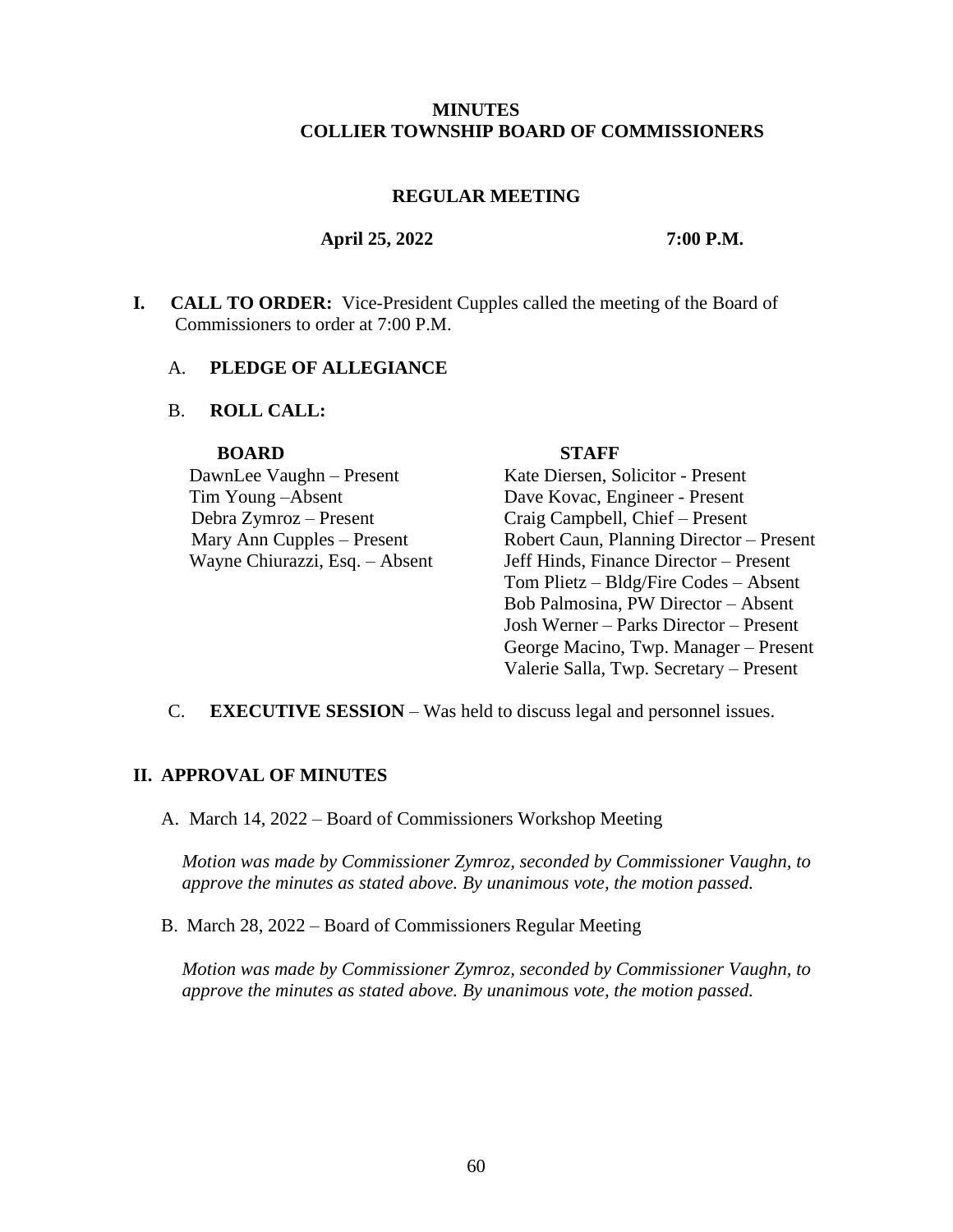# **III. REPORTS OF OFFICIALS AND COMMITTEES:**

# **A. Solicitor**

# **B. Engineer**

Commissioner Cupples questioned what the Road Grant was that we may be applying for.

Mr. Kovac stated it is for sewer grates.

## **C. Manager's**

- **D. Building/Codes**
- **E. COG**
- **F. Finance**
- **G. Parks and Recreation**

Commissioner Zymroz thanked Mr. Werner for a great job he is doing on all the programs that are coming out.

Commissioner Zymroz also thanked everyone that helped with Keep Collier Beautiful, the Police Department, the Fire and EMS Departments, Boy Scouts, Girls Scouts, Public Works, the Commissioners, Valerie Salla and her son Austin and all the volunteers.

- **H. Planning/Development/Zoning**
- **I. Public Safety – Fire**
- **J. Public Safety – Police**
- **K. Public Works**
- **L. Sewer Department**

*Motion was made by Commissioner Vaughn, seconded by Commissioner Zymroz, to approve the reports as stated above. By unanimous vote, the motion passed.*

### **IV.Public Comment/Comment on New Business Items:**

3-minute duration to each signed up participant. Please sign in to talk and state subject.

**Missy Maxwell** of 2515 Hilltop Road Oakdale, PA approached the Board asking for an update on the sewer back up issues she is having.

Mr. Macino stated Robinson Pipe Cleaning will be out tomorrow (4-26-22) morning at 7:30 a.m. to start the project. The Public Works Director, Bob Palmosina, will also be there. This is Phase I which includes the camera and cleaning of the line along Thoms Run Road. Phase II will be a dye test and we have selected five (5) homes to start with. After these two (2) phases are completed, we will see what the results are and the next step will be the laterals which are the homes to the main sewer line.

Commissioner Cupples questioned whose responsibility is this.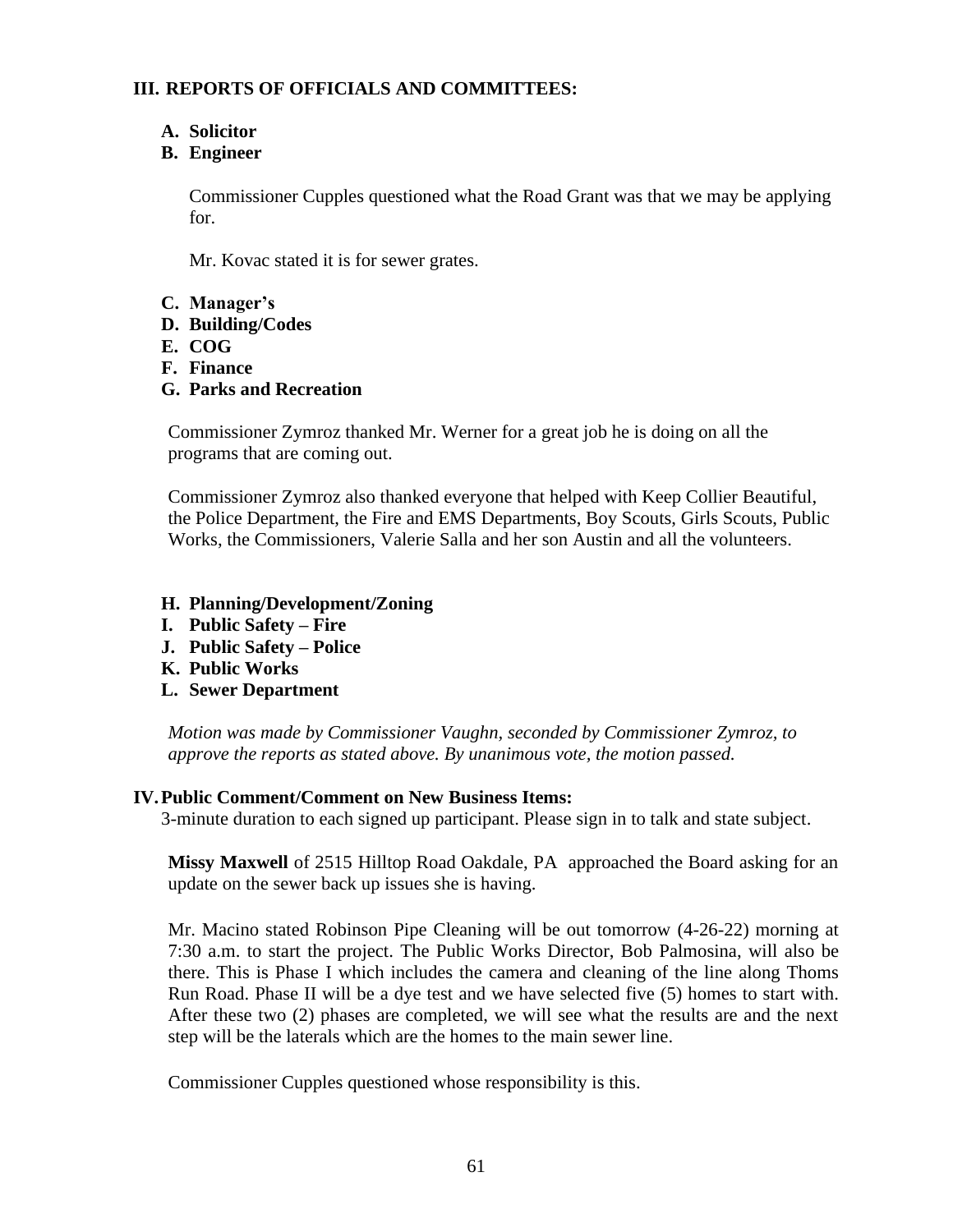Mr. Macino stated the first two (2) phases are the Townships responsibility and the laterals (anything from the homes to the main sewer line) are the homeowners responsibility.

Commissioner Zymroz questioned how the dye test will be done and will they use smoke?

Mr. Macino stated there has been confusion if smoke is more valuable than dye in the line. We will do what we feel is the most effective.

Commissioner Zymroz stated she appreciates the time Mr. Macino has taken on this. It is not and easy 1, 2, 3 thing and it takes time to get everyone involved. Commissioner Zymroz apologized to Mrs. Maxwell that it has taken a long time, but we are going the right direction now.

Mrs. Maxwell questioned if this will tell us of a backflow preventor is needed as well.

Mr. Macino stated there is not a final plan until we see where we are. We may find out where the issue really is and take care of it that way.

Commissioner Cupples stated we may not even need a back flow preventor. It may be a block in the line and have it cleared up tomorrow.

Mr. Macino stated the Health Department w as there the other day and found a number of things in the line that could be creating this problem. Things that should not be there and that is why we are getting a camera in the lines. Once we find out the issues, Mrs. Maxwell will be notified.

Mrs. Maxwell stated she also sees a huge amount of water that comes down from Nevillewood into one catch basin when we get a lot of rain. This run off may be contributing to the problem as well.

Mrs. Maxwell also stated the retention pond from Nevillewood that flows to Boyds Run has a culvert there that the water is running over it instead of through it. The water flows over it like a waterfall and it could flood everything as well.

Mr. Macino stated the Township will look into this.

The Commissioners thanked Mrs. Maxwell.

# **V. New Business:**

1. Consider action on Concurring Resolutions 042522-01; A Concurring Resolution to designate an official, George Macino, to perform the required duties between the applicant and the Department of Economic Development and to comply with all other provisions of the CDBG application.

*Motion was made by Commissioner Zymroz, seconded by Commissioner Vaughn, to approve Resolution 042522-01 as stated above. By unanimous vote, the motion passed.*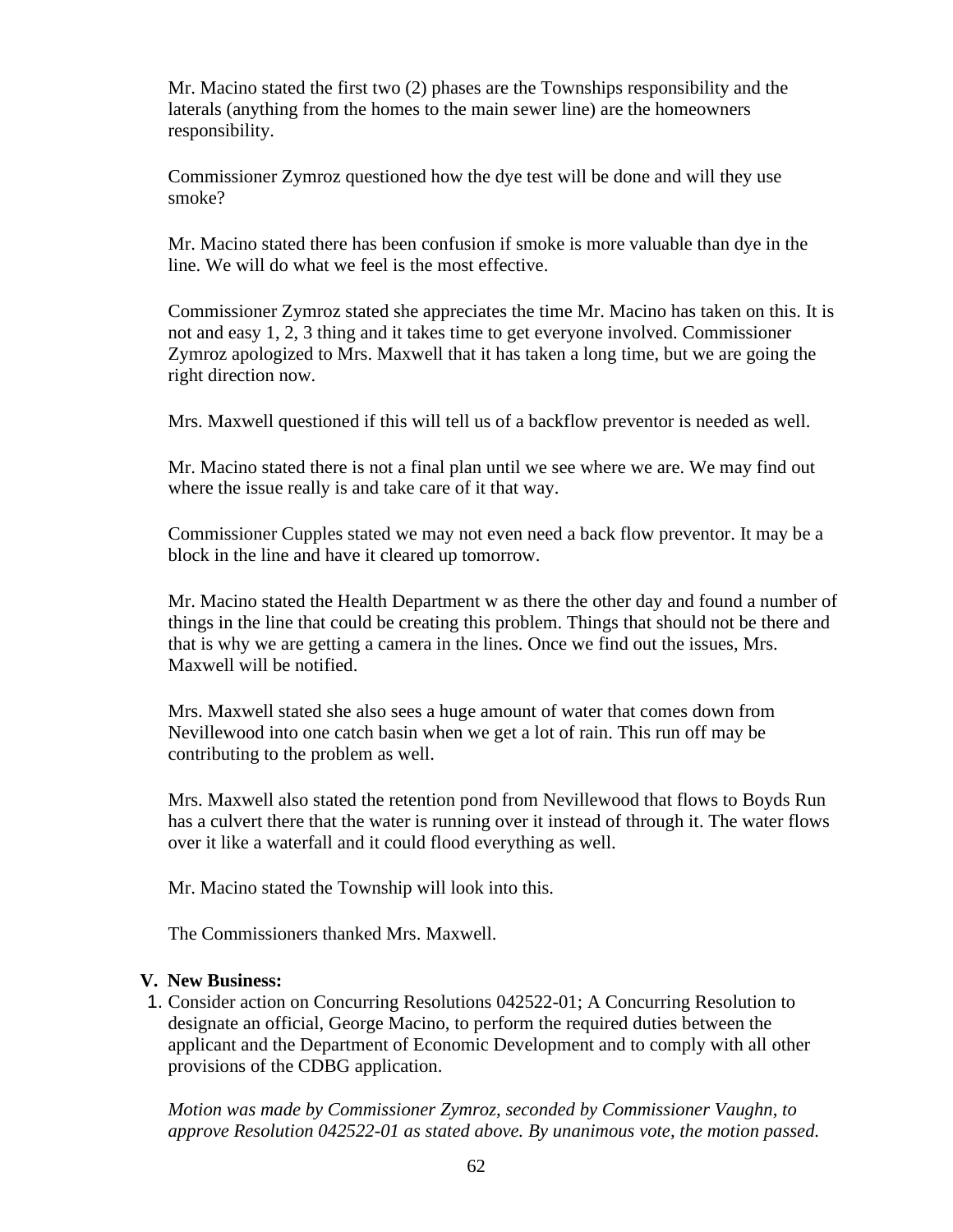2. Consider action on Resolution 042522-02; A Resolution authorizing the filing of a CDBG application with the Allegheny County Department of Economic Development for Demolitions, Slums & Blight.

*Motion was made by Commissioner Cupples, seconded by Commissioner Vaughn, to approve Resolution 042522-02 as stated above. By unanimous vote, the motion passed.* 

3. Consider action to grant preliminary Major Land Development approval to Eat' N Park with conditions of addressing all items in the Township Engineers review letter dated April 13, 2022. The Planning Commission has reviewed and recommends approval.

*Motion was made by Commissioner Zymroz, seconded by Commissioner Vaughn, to approve the Preliminary Major Land Development to Eat' N Park as stated above. By unanimous vote, the motion passed.* 

4. Consider action to grant tentative approval to Legacy Pittsburgh, LP for the Revised PRD plan. The Planning Commission has reviewed and recommends approval.

*Motion was made by Commissioner Cupples, seconded by Commissioner Zymroz, to approve tentative approval to Legacy Pittsburgh LP for the revised PRD Plan as stated above. By unanimous vote, the motion passed.* 

# **VI. Account Transfer:**

• Approval of the transfer of \$82,000.00 from the General Fund Account to the Capital Fund Checking Account.

*Motion was made by Commissioner Zymroz, seconded by Commissioner Vaughn, to approve the transfer as stated above. By unanimous vote, the motion passed.*

# **VII. Approval of General Fund Operating Account items:**

• Invoices paid, checks written and Bills Requested April 12, 2022 to April 25, 2022 in the amount of \$206,695.74.

*Motion was made by Commissioner Cupples, seconded by Commissioner Vaughn, to approve the General Fund Account items as stated above. By unanimous vote, the motion passed.*

# **VIII. Approval of Capital Investment Account Items:**

• Invoices Paid, Checks Written and Bills Requested April 12, 2022 to April 25, 2022 in the amount of \$81,350.24.

*Motion was made by Commissioner Vaughn, seconded by Commissioner Zymroz, to approve the Capital Fund Account items as stated above. By unanimous vote, the motion passed.*